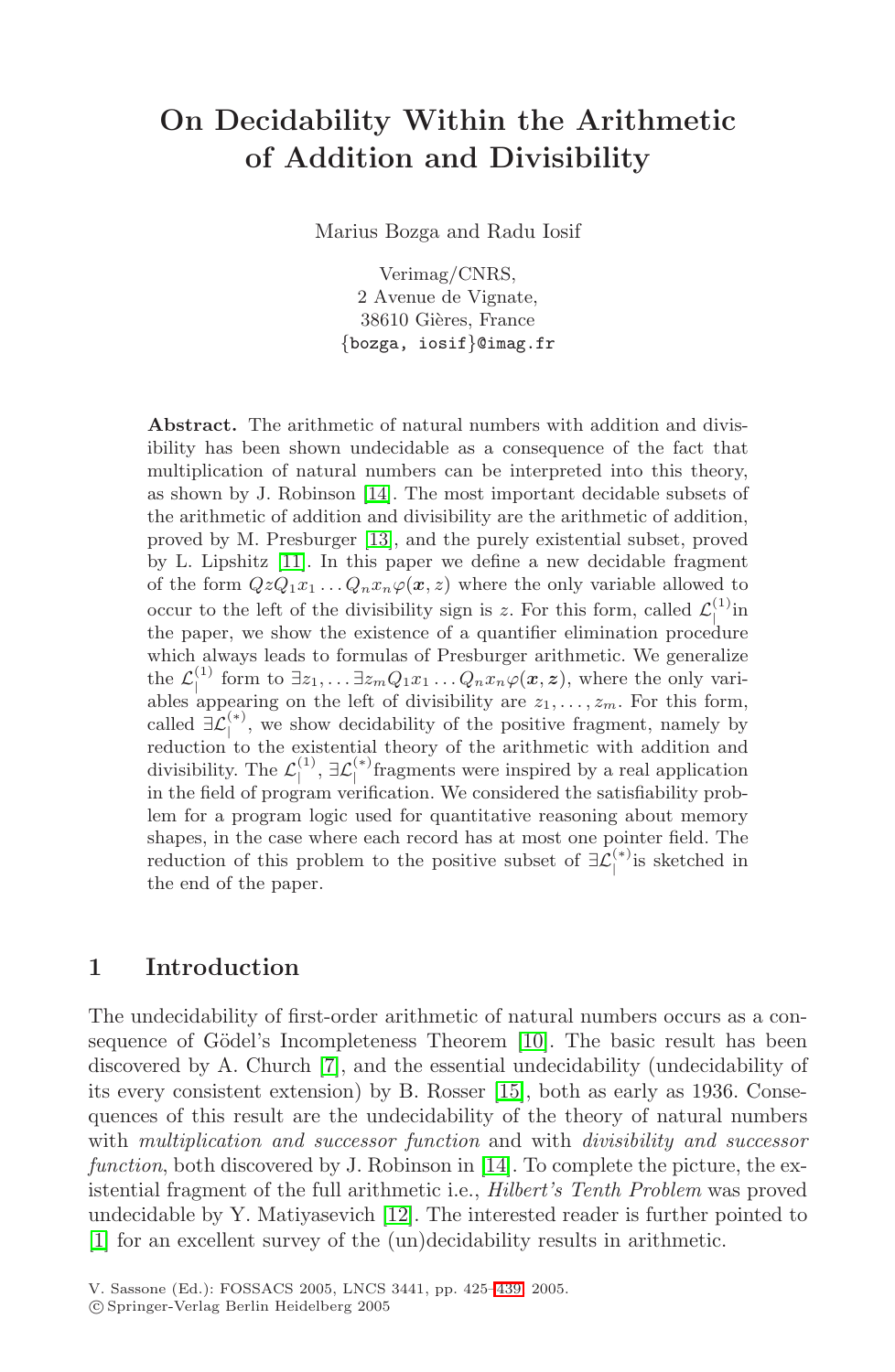On the positive side, the decidability of the arithmetic of natural numbers with addition and successor function has been shown by M. Presburger [\[13\]](#page-14-1), result which has found many applications in modern computer science, especially in the field of automated reasoning. Another important result is the decidability of the *existential* theory of addition and divisibility, proved independently by A. P. Beltyukov [\[2\]](#page-14-9) and L. Lipshitz [\[11\]](#page-14-2). Namely, it is shown that formulas of the form  $\exists x_1 \ldots \exists x_n \bigwedge_{i=1}^K f_i(\bm{x}) | g_i(\bm{x})$  are decidable, where  $f_i, g_i$  are linear functions over  $x_1, \ldots, x_n$  and the symbol | means that each  $f_i$  is an integer divisor of  $g_i$ when both are interpreted over  $\mathbb{N}^n$ . The decidability of formulas of the form  $\exists x_1 \ldots \exists x_n \varphi(\bm{x})$ , where  $\varphi$  is an open formula in the language  $\langle +, |, 0, 1 \rangle$ , is stated as a corollary in [\[11\]](#page-14-2).

Our main result is the decidability of formulas of the form  $QzQ_1x_1 \ldots Q_nx_n$  $\varphi(\mathbf{x}, z)$  where  $Q, Q_1, \ldots, Q_n \in \{\exists, \forall\}, \varphi$  is quantifier-free, and all divisibility propositions are of the form  $f(z)|g(x, z)$ , with f, g linear functions. This form is called  $\mathcal{L}^{(1)}_|$ , as there is only one variable that appears on the left of |. We show that any formula in this fragment can be evaluated by applying quantifier elimination to the open formula  $Q_1x_1 \ldots Q_nx_n\varphi(x, z)$ , the result being a Presburger formula in which z occurs free. This fact is somewhat surprising, since the  $\mathcal{L}^{(1)}_|$  fragment allows to encode queries apparently beyond the scope of Presburger arithmetic such as: given a Presburger formula  $\varphi$  with n free variables, is it true that all values  $v_1, \ldots, v_n$  which satisfy  $\varphi$ , are altogether *relatively prime*?

Second, a generalization is made by allowing multiple existentially quantified variables occur to the left of the divisibility sign that is, formulas of the form  $\exists z_1 \ldots \exists z_n Q_1 x_1 \ldots Q_m x_m \varphi(\mathbf{x}, \mathbf{z})$ , for quantifier-free  $\varphi$ , where the only divisibility propositions are of the form  $f(z)|g(x, z)$ . Using essentially the same method as in the case of  $n = 1$ , we show decidability of the *positive* form of the  $\exists \mathcal{L}_{\vert}^{(*)}$ subset i.e., in which no divisibility proposition occurs under negation. However the result of quantifier elimination for the positive  $\exists \mathcal{L}_{\vert}^{(*)}$  fragment cannot be expressed in Presburger arithmetic, but in the existential fragment of  $\langle \mathbb{N}, +, \langle 0, 1 \rangle$ . This result is also the best possible in the sense that, if negation of divisibility propositions is allowed, the  $\exists \mathcal{L}_{\vert}^{(*)}$  fragment is undecidable. The worst-case complexity of the quantifier elimination method is non-elementary and the decision complexity for the alternation-free fragments of  $\mathcal{L}_1^{(1)}$ ,  $\exists \mathcal{L}_1^{(*)+}$  are bounded by a triple exponential.

We applied the decidability result for the positive  $\exists \mathcal{L}_{\vert}^{(*)}$  fragment to a concrete problem in the field of program verification. More precisely, we consider a specification logic used to reason about the shape of the recursive data structures generated by imperative programs that handle pointers. This logic, called *alias logic with counters* [\[5\]](#page-14-10) is interpreted over deterministic labeled graphs. It allows to express linear arithmetic relations between the lengths of certain paths within a graph. The satisfiability problem has been shown undecidable over unrestricted dag, and implicitly, graph models, but decidability can be shown over tree models. We complete the picture by showing decidability of this logic over structures composed of an arbitrary finite number of lists. The difficulty w.r.t trees con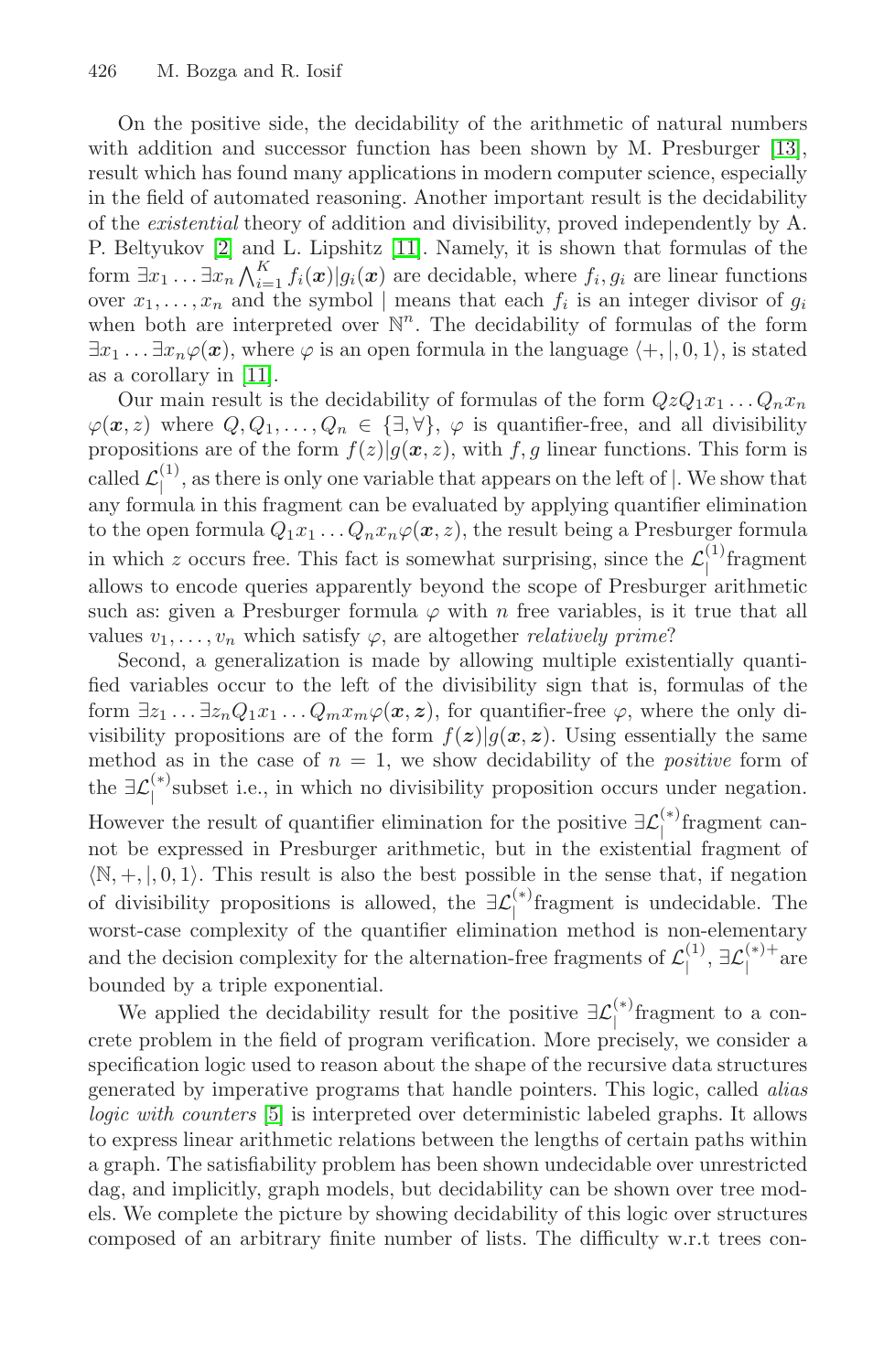sists in the fact that lists may have loops, which introduce divisibility constraints. However, as it is shown, the problem remains within the bounds of the positive  $\exists \mathcal{L}_{\vert}^{(*)}$  fragment of  $\langle \mathbb{N}, +, \vert, 0, 1 \rangle$ . Despite its catastrophic complexity upper bound, this result enables, in principle, the automatic verification of quantitative properties for an important class of programs that manipulate list structures only.

### **2 Preliminaries**

In this paper we work with first-order logic over the language  $\langle +, |, 0, 1 \rangle$ . A formula in this language is interpreted over  $\mathbb N$  in the standard way:  $+$  denotes the addition of natural numbers, | is the divisibility relation, and 0, 1 are the constants zero and one. In particular, we consider that  $0|0, 0 \nmid n$  and  $n|0$ , for all  $n \in \mathbb{N} \setminus \{0\}$ . In the following we will intentionally use the same notation for a mathematical constant symbol and its interpretation, as we believe, no confusion will arise from that. For space reasons all proofs are included in [\[4\]](#page-14-11).

The results in this paper rely on two theorems from elementary number theory. The first one is the well-known Chinese Remainder Theorem (CRT) [\[9\]](#page-14-12) and the second one is a (prized) conjecture proposed by P. Erdös in 1963 and proved by R. Crittenden and C. Vanden Eynden in 1969 [\[6\]](#page-14-13). The CRT says that:  $\exists x \bigwedge_{i=1}^K m_i |(x - r_i) \leftrightarrow \bigwedge_{1 \leq i,j \leq K} (m_i, m_j) |(r_i - r_j)$ , where  $m_i \in \mathbb{N}, r_i \in \mathbb{Z}$  and  $(a, b)$  denotes the greatest common divisor of a and  $b<sup>1</sup>$  $b<sup>1</sup>$  $b<sup>1</sup>$ . The CRT can be slightly generalized as follows:

<span id="page-2-1"></span>**Corollary 1.** For any integers  $m_i \in \mathbb{N}$  and  $a_i \in \mathbb{Z} \setminus \{0\}, r_i \in \mathbb{Z}$  with  $1 \leq i \leq K$ *we have:*

$$
\exists x \bigwedge_{i=1}^{K} m_i | (a_i x - r_i) \leftrightarrow \bigwedge_{1 \leq i,j \leq K} (a_i m_j, a_j m_i) | (a_i r_j - a_j r_i) \wedge \bigwedge_{i=1}^{K} (a_i, m_i) | r_i
$$

Usually the CRT is used as a means of solving systems of linear congruences. A linear congruence is an equation of the form  $ax \equiv b \mod m$ , for some  $a, b \in \mathbb{Z}$ and  $m \in \mathbb{N} \setminus \{0\}$ . Such an equation is solvable if and only if  $(a, m)|b$ . If the equation admits one solution  $y$ , then the solutions are given by the arithmetic progression  $\{x \equiv y \mod \frac{m}{(a,m)}\}$ . The second Theorem, stated as a conjecture by Erdös, is the following:

<span id="page-2-2"></span>**Theorem 1** ([\[6\]](#page-14-13)). Let  $a_1, \ldots, a_n \in \mathbb{Z}, b_1, \ldots, b_n \in \mathbb{N} \setminus \{0\}$ . Suppose there exists *an integer*  $x_0$  *satisfying none of the congruences:*  $\{x \equiv a_i \mod b_i\}_{i=1}^n$ . Then *there is such an*  $x_0$  *among*  $1, 2, 3, \ldots, 2^n$ *.* 

We shall use this theorem rather in its positive form i.e.,  $n$  arithmetic progressions  $\{a_i + b_i \mathbb{Z}\}_{i=1}^n$  cover  $\mathbb Z$  if and only if they cover the set  $1, 2, 3, ..., 2^n$ .

<span id="page-2-0"></span><sup>&</sup>lt;sup>1</sup> The second part of the Theorem, expressing the solutions  $x$  to the system of linear congruences on the left hand of the equivalence is not used in this paper.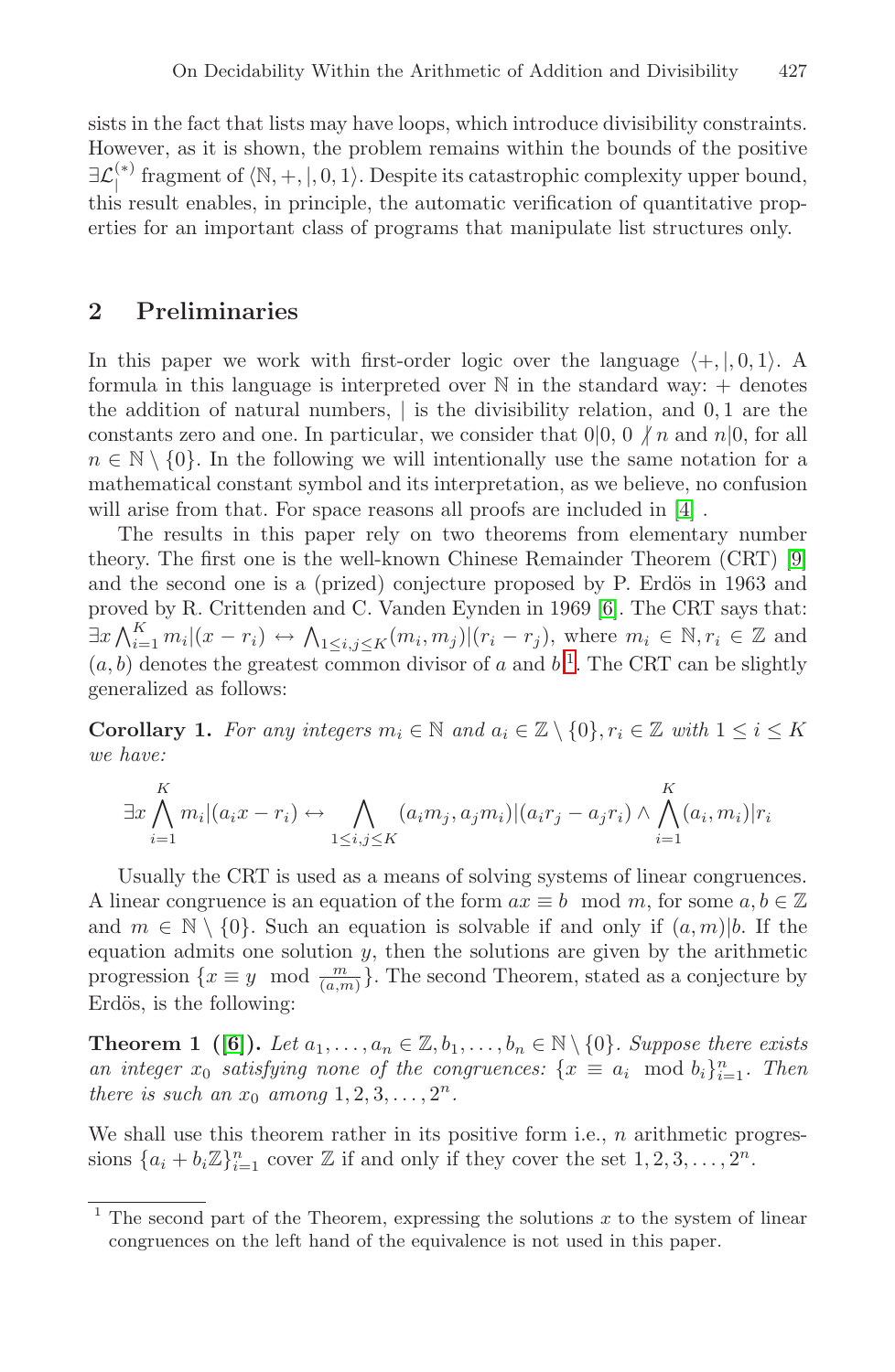If we interpret a linear congruence over  $\mathbb Z$  instead of  $\mathbb N$  we obtain that the solutions form a progression containing both infinitely many positive and negative numbers. In other words,  $ax \equiv b \mod m$  has a solution in N if and only if it has a solution in  $\mathbb{Z}$ . The same reasoning applies to the CRT, since the solution of a system of linear congruences is the intersection of a finite number of progressions, hence a progression itself. As for Erdös' Conjecture, we can prove that it is true for positive integers only  $[4]$ . In conclusion, the above theorems hold for  $\mathbb Z$  as well as they do for  $\mathbb N$ . In general, all results in this paper apply the same to integer and natural numbers, therefore we will not make the distinction unless necessary<sup>[2](#page-3-0)</sup>.

# <span id="page-3-3"></span>**3** Decidability of  $\mathcal{L}_{\vert}^{(1)}$

In this section we show that the  $\mathcal{L}^{(1)}_$  class can be effectively reduced to the  $\langle \mathbb{N}, +, 0, 1 \rangle$  theory. Mostly for clarity, we will work first with a simplified form, in which each divisibility atomic proposition is of the form  $z|f(x, z)$ , and then we generalize to propositions of the form  $h(z)|f(x, z)$ , with f, h linear functions. Hence we start explaining the reduction of formulas of the following simple form:

$$
Q_1x_1 \ldots Q_nx_n \bigvee_{i=1}^N \Big(\bigwedge_{j=1}^{M_i} z|f_{ij}(\boldsymbol{x},z) \wedge \bigwedge_{j=1}^{P_i} z \big \langle g_{ij}(\boldsymbol{x},z) \wedge \varphi_i(\boldsymbol{x},z) \Big) \qquad (1)
$$

where  $f_{ij}$  and  $g_{ij}$  are linear functions with integer coefficients and  $\varphi_i$ , are Presburger formulas with *x* and z free.

As Presburger arithmetic has quantifier elimination [\[13\]](#page-14-1), we can assume w.l.o.g. that  $\varphi_i(\boldsymbol{x}, z) \equiv \bigvee_k \bigwedge_l \exists t_{kl} \ t_{kl} \geq 0 \wedge h_{kl}(\boldsymbol{x}, z) + t_{kl} = 0 \wedge \bigwedge_l c_{kl} |h'_{kl}(\boldsymbol{x}, z),$ with  $h_{kl}, h'_{kl}$  linear functions with integer coefficients, and  $c_{kl}$  positive integer constants. Suppose now that  $x_m$ , for some  $1 \leq m \leq n$ , appears in some  $h_{kl}(\boldsymbol{x}) = a_{kl}x_m + b_{kl}(\boldsymbol{x}, z)$  with coefficient  $a_{kl} \neq 0$ . We multiply through with  $a_{kl}$  by replacing all formulas of the form  $h(x, z) + t = 0$  with  $a_{kl}h(x, z) + a_{kl}t = 0$ ,  $c|h'(\boldsymbol{x},z)$  with  $a_{kl}c|a_{kl}h'(\boldsymbol{x},z)$ , and  $z|f(\boldsymbol{x},z)$  with  $a_{kl}z|a_{kl}f(\boldsymbol{x},z)$ . Then we eliminate  $a_{kl}x_m$  by substituting it with  $-b_{kl}(x, z) - t_{kl}$ , which does not contain  $x_m$ . We repeat the above steps until all  $x$  variables occurring within linear equations have been eliminated<sup>[3](#page-3-1)</sup>. The resulting formula is of the form:

<span id="page-3-2"></span>
$$
Q_1x_1 \ldots Q_nx_n \bigvee_{i=1}^N \Big( \bigwedge_{j=1}^{M_i} z_{ij} | f_{ij}(\boldsymbol{x}, z) \wedge \bigwedge_{j=1}^{P_i} z_{ij} \nmid g_{ij}(\boldsymbol{x}, z) \wedge \psi_i(z) \Big) \qquad (2)
$$

<span id="page-3-0"></span><sup>2</sup> For instance, it is not clear whether one can define the order relation in the existential fragment of  $\langle \mathbb{Z}, +, |, 0, 1 \rangle$ , hence we will work with  $\langle \mathbb{Z}, +, |, \leq, 0, 1 \rangle$  instead of it, whenever needed.

<span id="page-3-1"></span><sup>&</sup>lt;sup>3</sup> Notice that the constraint  $t_{kl} \geq 0$  is trivially satisfied if we work with N, otherwise, for Z, we can use the fact that the solutions to a linear congruence system form a progression that contains infinitely many positive and negative numbers.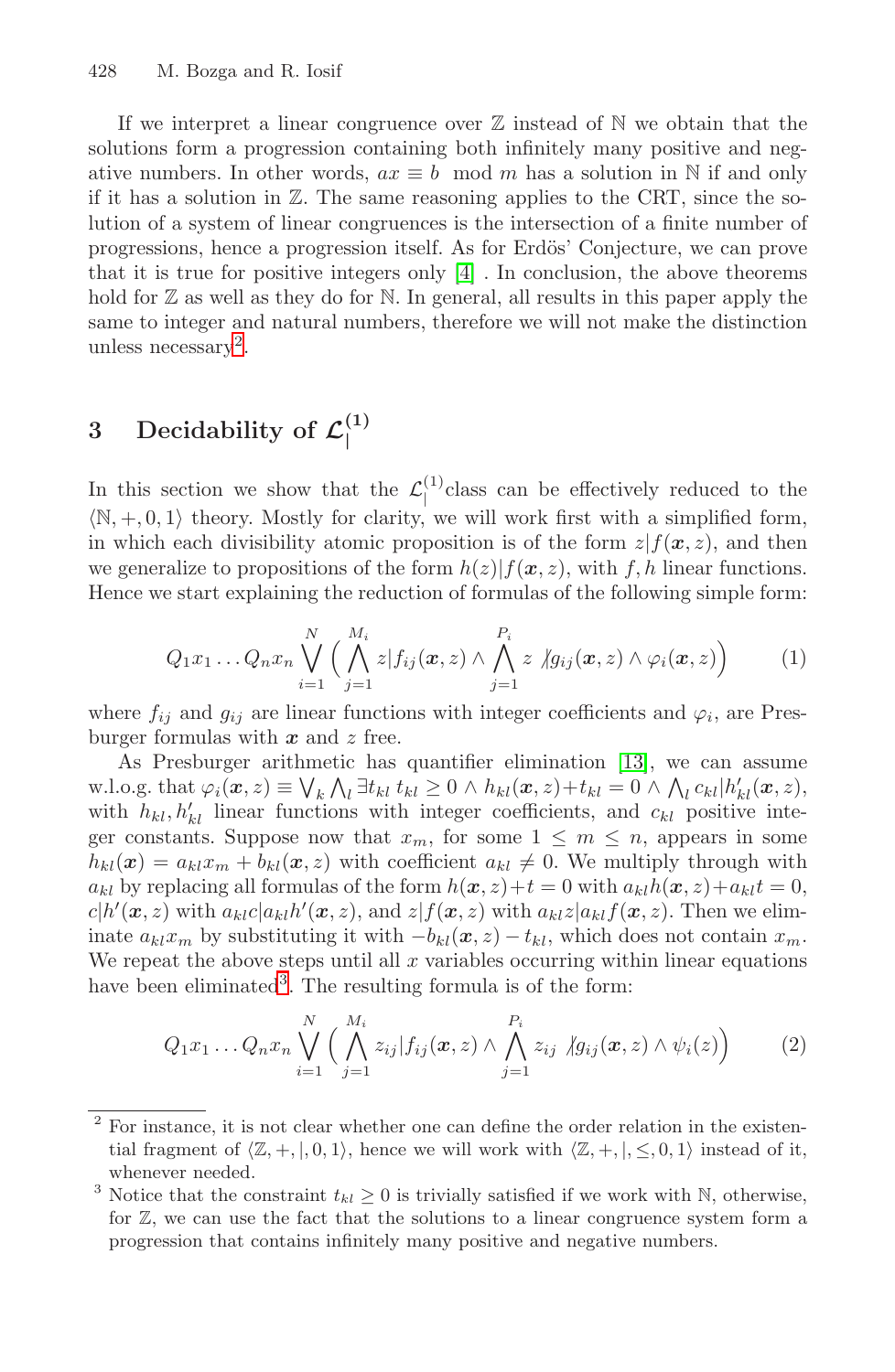where each  $z_{ij}$  is either  $a_{ij}z, a_{ij} \in \mathbb{N} \setminus \{0\}$ , or a constant  $c_{ij} \in \mathbb{N}$  and  $\psi_i(z)$ are Presburger formulas in which  $z$  occurs free. In the rest of the section we show how to reduce an arbitrary formula of the form [\(2\)](#page-3-2) to an equivalent Presburger formula in two phases: first, we successively eliminate the quantifiers  $Q_n x_n, \ldots, Q_1 x_1$  and second, we define the resulting solved form into Presburger arithmetic.

#### **Quantifier Elimination**

We consider three cases, based on the type of the last quantifier  $Q_n$  ( $\exists$ ,  $\forall$ ) and the sign of the divisibility propositions occurring in the formula (positive, negative). Namely, we treat the cases existential positive, universal positive and universal mixed. The remaining case (existential mixed) can be dealt with by first negating and then applying the universal mixed case.

**The Existential Positive Case.** In this case the formula [\(2\)](#page-3-2) becomes:

<span id="page-4-0"></span>
$$
\bigvee_{i=1}^{N} \exists x_{n} \bigwedge_{j=1}^{M_{i}} z_{ij} | f_{ij}(\boldsymbol{x}, z) \wedge \psi_{i}(z) \tag{3}
$$

W.l.o.g. we can assume that  $M_i \neq 0$  for all  $1 \leq i \leq N$ , and that  $f_{ij}(\mathbf{x}, z) =$  $a_{ij}x_n+g_{ij}(\mathbf{x}',z)$ , where  $\mathbf{x'}=\mathbf{x}\backslash\{x_n\}$ , and with all coefficients  $a_{ij}\neq 0$ . Applying Corollary 1 to the  $i$ -th disjunct, we obtain (the original  $i$  subscript has been omitted):  $\bigwedge_{1\leq k,l\leq M} (a_k z_l, a_l z_k) | (a_k g_l - a_l g_k) \wedge \bigwedge_{1\leq k\leq M} (a_k, z_k) | g_k \wedge \psi(z)$ . In the resulting formula we have three types of divisibility propositions, which we can write equivalently as:

- 
$$
(a_i a' z, a_j a'' z)| (a_i g_j - a_j g_i)
$$
 :  $(a_i a', a_j a'') z | (a_i g_j - a_j g_i)$   
\n-  $(a_i, a z) | g_i$  :  $\bigvee_{r=0}^{a_i-1} (az \equiv r)$  mod  $a_i \wedge (a_i, r) | g_i$   
\n-  $(a_i c_j, a_j c_i) | (a_i g_j - a_j g_i)$  and  $(a_i, c_i) | g_i$  are left untouched.

We have used the equivalence  $(az, c)|f \leftrightarrow \bigvee_{r=0}^{c-1} az \equiv r \mod c \wedge (r, c)|f$ . Now  $az \equiv r \mod c$  is a Presburger formula with z free. The formula can now be easily written back in the form (3), with  $n-1$  variables of type  $x_i$ , instead of n. The size of the resulting form[ula](#page-4-0) (in DNF) is at most quadratic in the size of the input.

**The Universal Positive Case.** It is now convenient to consider the matrix of [\(2\)](#page-3-2) in conjunctive normal form. In this case the formula [\(2\)](#page-3-2) becomes:

$$
\bigwedge_{i=1}^{P} \forall x_n \bigvee_{j=1}^{Q_i} z_{ij} | f_{ij}(\boldsymbol{x}, z) \vee \psi_i(z)
$$
\n(4)

W.l.o.g. we can assume that  $f_{ij}(\mathbf{x}, z) = a_{ij}x_n + b_{ij}(\mathbf{x}', z)$ , where  $\mathbf{x'} = \mathbf{x} \setminus \{x_n\}$ , and with all coefficients  $a_{ij} \neq 0$ . In each *i*-conjunct, the union of  $Q_i$  arithmetic progressions  $\{x \mid a_{ij}x \equiv -b_{ij} \mod z_{ij}\}_{j=1}^{Q_i}$  covers N. By Theorem [1](#page-2-2) it is sufficient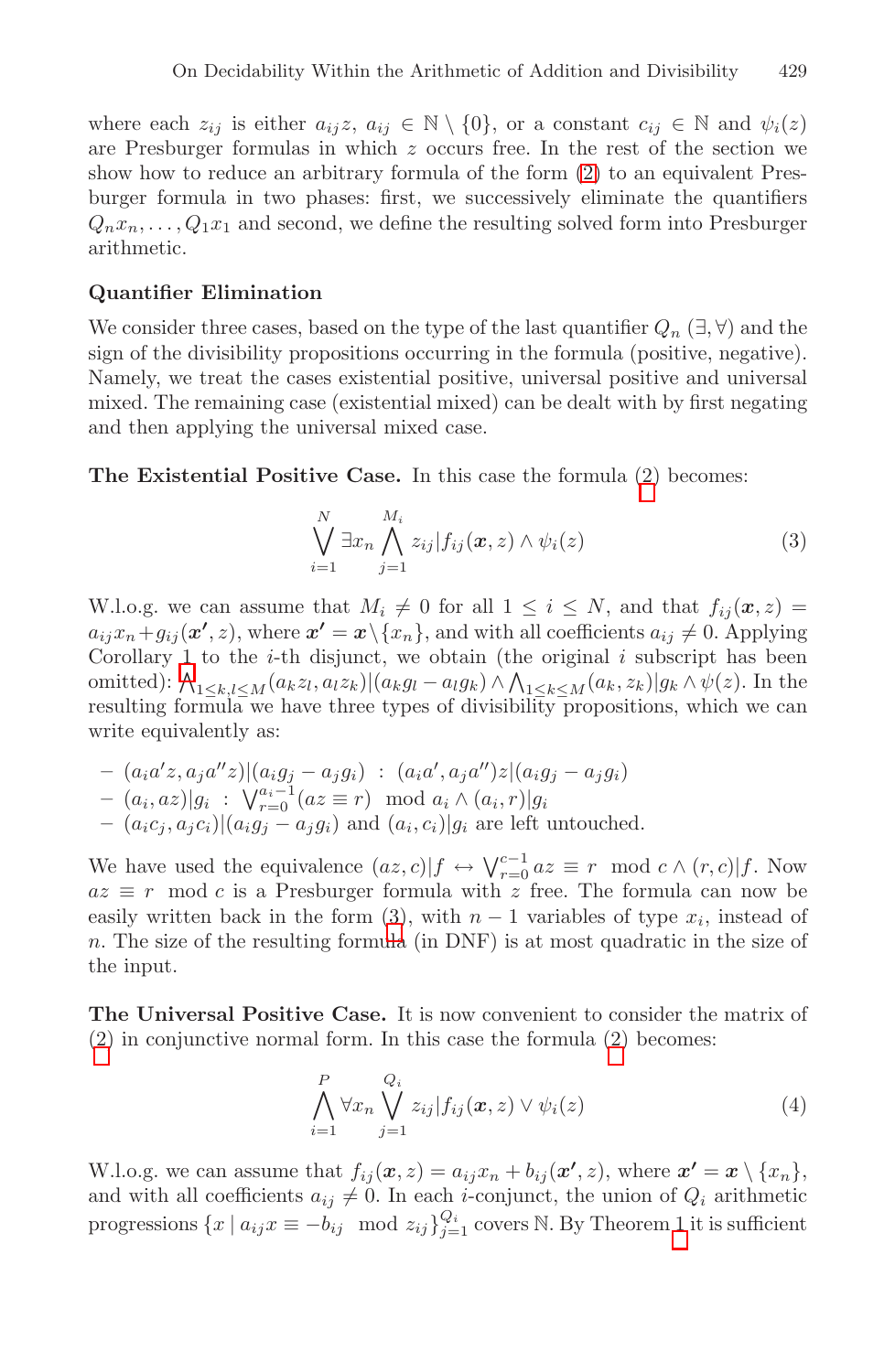(and trivially necessary) to cover only the first  $2^{Q_i}$  values. The equivalent form, with  $x_n$  eliminated, is the following:  $\bigwedge_{i=1}^P \bigwedge_{i=1}^{2Q_i} \bigvee_{j=1}^{Q_i} z_{ij} | a_{ij}t + b_{ij} \vee \psi_i(z)$ . The size of the resulting formula (in CNF this time) is simply exponential in the size of the input.

**The Universal Mixed Case.** Let us consider again the formula [\(2\)](#page-3-2) with the matrix written in conjunctive normal form:

<span id="page-5-0"></span>
$$
\bigwedge_{i=1}^{P} \forall x_n \Big( \bigvee_{j=1}^{Q_i} z_{ij} | f_{ij}(\boldsymbol{x}, z) \vee \bigvee_{j=1}^{R_i} z_{ij} \rangle g_{ij}(\boldsymbol{x}, z) \Big) \vee \psi_i(z) \tag{5}
$$

Again, we can assume w.l.o.g. that  $x_n$  occurs in each  $f_{ij}$ ,  $g_{ij}$  with a non-zero coefficient. Also  $Q_i, R_i$  can be considered greater than zero for all  $1 \leq i \leq n$ , the other cases being treated in the previous. Each  $i$ -conjunct, omitting the  $i$  subscript, is:  $\forall x_n \left( \bigwedge_{j=1}^R z_j | g_j(\boldsymbol{x}, z) \right) \rightarrow \bigvee_{j=1}^Q z_j | f_j(\boldsymbol{x}, z) \right) \vee \psi(z)$ . The parenthesized formula can be understood as coverage of an arithmetic progression by a finite union of arithmetic progressions. Assuming  $g_i(\mathbf{x}, z) = a_i x_n + b_i(\mathbf{x}, z)$  with  $a_i \neq 0$ , let us compute the period of the set  $\{x : \bigwedge_{j=1}^R z_j | g_j(\boldsymbol{x}, z)\} = \bigcap_{j=1}^R \{x : a_j x \equiv b_j\}$ mod  $z_j$ . Each linear congruence  $a_j x \equiv b_j \mod z_j$  has a periodic solution with period  $\frac{z_j}{(z_j, a_j)}$ . The period of the intersection is the least common multiple of the individual periods i.e.,  $\left[\left\{\frac{z_j}{(z_j, a_j)}\right\}_{j=1}^R\right]$  $\sum_{j=1}^{R}$ . Since all  $z_j$ 's are either  $a'_j z$ , for  $a'_j \in \mathbb{N} \setminus \{0\}$ or some constants  $c_j$ , we can simplify the expression of the period to the form  $\frac{zk_j}{(z,l_j)}$  for some (effectively computable) constant values  $k_j, l_j \in \mathbb{N} \setminus \{0\}$ . Now we can apply Theorem [1](#page-2-2) and eliminate  $\forall x_n$  from the *i*-th conjunct of the formula [\(5\)](#page-5-0). Supposing  $f_j(\mathbf{x}, z) = c_j x_n + d_j(\mathbf{x}, z)$  for some  $c_j, d_j \in \mathbb{Z}, c_j \neq 0$ , the result is: ¬∃y  $\bigwedge_{j=1}^R z_j | a_j y + b_j(x,z) \vee \exists y \bigwedge_{j=1}^R z_j | a_j y + b_j(x,z) \wedge \bigwedge_{t=1}^{2Q} \bigvee_{j=1}^Q z_j | c_j (y + z) \bigwedge_{t=1}^Q z_j | c_j (y + z) \bigwedge_{t=1}^Q z_j | c_j (y + z) \bigwedge_{t=1}^Q z_j | c_j (y + z) \bigwedge_{t=1}^Q z_j | c_j (y + z) \bigwedge_{t=1}^Q z_j | c_j (y + z) \bigwedge_{t=1}^Q z_j | c_j ($  $z k_j t$  $(z, l<sub>j</sub>)$  $+ d_j(x, z)$ . The first disjunct is for the trivial case, in which the set  $\{x: \bigwedge_{j=1}^R z_j | g_j(\boldsymbol{x}, z)\}\$ is empty, while the second disjunct assumes the existence of an element  $y$  of this set and encodes the equivalent condition of Theorem [1,](#page-2-2) namely that the first  $2^Q$  elements of this set, starting with y, must be covered by the union of  $Q$  progressions. Now  $y$  can be eliminated from the above formula using CRT, as in the existential positive case, treated in the previous. Notice that, in addition to the existential positive case, we have introduced a subterm of the form  $\frac{zk}{(z,l)}$  within the functions  $f_j$ . This is reflected in the definition of the solved form, in the next paragraph. As in the previous case, the size of the output formula is simply exponential in the size of the input formula.

**The Solved Form.** The three cases from the previous section can be successively applied to eliminate all quantified variables  $Q_1x_1, \ldots Q_nx_n$  from [\(2\)](#page-3-2). For any formula of type [\(2\)](#page-3-2), the result of this transformation belongs to the following *solved form*:

$$
\bigvee_{i=1}^{N} \bigwedge_{j=1}^{M_i} a_{ij} z | f_{ij}(z) \wedge \bigwedge_{j=1}^{P_i} b_{ij} z \nmid g_{ij}(z) \wedge \psi_i(z)
$$
\n
$$
(6)
$$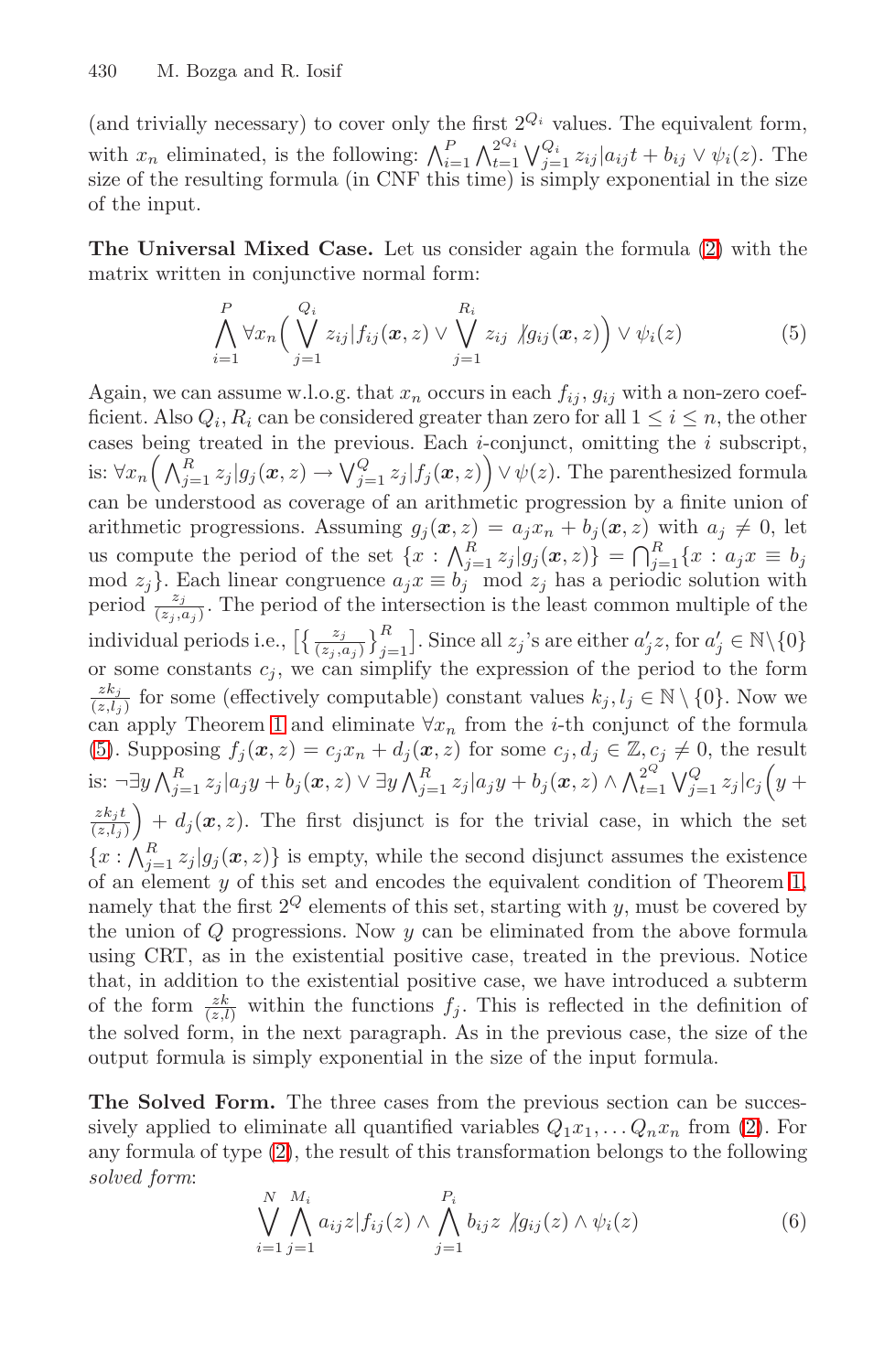where  $a_{ij}$  and  $b_{ij}$  are positive integers,  $f_{ij}$  and  $g_{ij}$  are linear combinations of terms of the form  $\frac{z}{(z,k)}$  with  $k \in \mathbb{N} \setminus \{0\}^4$  $k \in \mathbb{N} \setminus \{0\}^4$  and  $\psi_i$  are Presburger formulas in z.

We will consider the expressions  $az|f(z)$ , where a is one of  $a_{ij}, b_{ij}$  and f is one of  $f_{ij}, g_{ij}$ . Let  $f(z) = \sum_{i=1}^n \frac{zc_i}{(z,k_i)} + c_0$ . We write  $az|f(z)$ , equivalently as:  $\bigvee_{(d_1,...,d_n)} \in \text{div}_{(k_1)\times...\times \text{div}_{(k_n)}} \bigwedge_{i=1}^{n} (z, k_i) = d_i \wedge aDz \mid z\sum_{i=1}^{n} c_i D_i + c_0 D$ , where  $D = \prod_{i=1}^n d_i$ ,  $D_i = \frac{D}{d_i}$  and div(k) denotes the set of divisors of k. Notice that the last conjunct of each clause implies that  $z|c_0D$ , i.e.,  $z \in \text{div}(c_0D)$ . The entire formula is equivalent to:  $\bigvee_{(d,d_1,...,d_n) \in \text{div}(c_0D)\times \text{div}(k_1)\times ... \times \text{div}(k_n)} \bigwedge_{i=1}^n (d,k_i) =$  $d_i \wedge aDd \mid d\Sigma_{i=1}^n c_i D_i + c_0 D$ . Each divisibility proposition of the solved form can thus be evaluated. The solved form is then either trivially false or equivalent to a disjunction of the form  $\psi_{i_1} \vee \ldots \vee \psi_{i_n}$ , for some  $1 \leq i_1, \ldots, i_n \leq N$ . The latter is obviously a Presburger formula.

#### **Block Elimination of Universal Quantifiers**

This section presents results that are used in a generalization of the universal positive and universal mixed cases, to perform the elimination of an entire *block* of successive universal quantifiers with simple exponential complexity. A set of vectors  $(x_1, \ldots, x_n) \in \mathbb{Z}^n$  satisfying the linear congruence  $a_1x_1 + \ldots + a_nx_n + b \equiv 0$  $mod m$  is called a *n*-dimensional arithmetic progression. The block quantifier elimination problem is equivalent to the coverage of an  $n$ -dimensional arithmetic progression by a finite union of n-dimensional progressions. The latter can be solved in simple exponential time, as shown by the following consequence of Theorem [1:](#page-2-2)

**Corollary 2.** *Let*  $a_{ij} \in \mathbb{Z}, b_i \in \mathbb{Z}, m_i \in \mathbb{N}, 1 \leq i \leq k, 1 \leq j \leq n$ . The set of  $progressions \ \{\sum_{j=1}^{n} a_{ij}x_j + b_i \equiv 0 \mod m_i\}_{i=1}^k \ covers \ \mathbb{Z}^n \ \text{ if and only if it covers}$ *the set*  $\{1 \dots 2^k\}^n$ *.* 

This takes care of the universal positive case. In the universal mixed case we need to effectively compute the period of the intersection of any given number of n-dimensional progressions. Let  $\mathcal{L}\mathbb{Z}[z]$  denote the monoid of first degree (linear) polynomials in z, with integer coefficients. Since our problem is parameterized by z, we consider a system of progressions of the form  $\bigwedge_{i=1}^k \sum_{j=1}^n a_{ij} x_j \equiv 0 \mod z$ , with solutions from  $\mathcal{L}\mathbb{Z}[z]$ . We need to show that this set is a finitely generated monoid, and moreover, that its base is effectively computable. The following theorem gives the result:

<span id="page-6-1"></span>**Theorem 2.** Let  $a_i \in \mathbb{Z}, 1 \leq i \leq n, n > 1$ .

*1. The set of integer solutions to the equation*  $\sum_{i=1}^{n} a_i x_i = 0$  *is a finitely gener*ated submonoid M of  $(\mathbb{Z}^n, +)$ *. It is moreover possible to construct a base of* M *of size*  $n-1$ *.* 

<span id="page-6-0"></span><sup>&</sup>lt;sup>4</sup> Notice that we can also write z as  $\frac{z}{(z,1)}$ .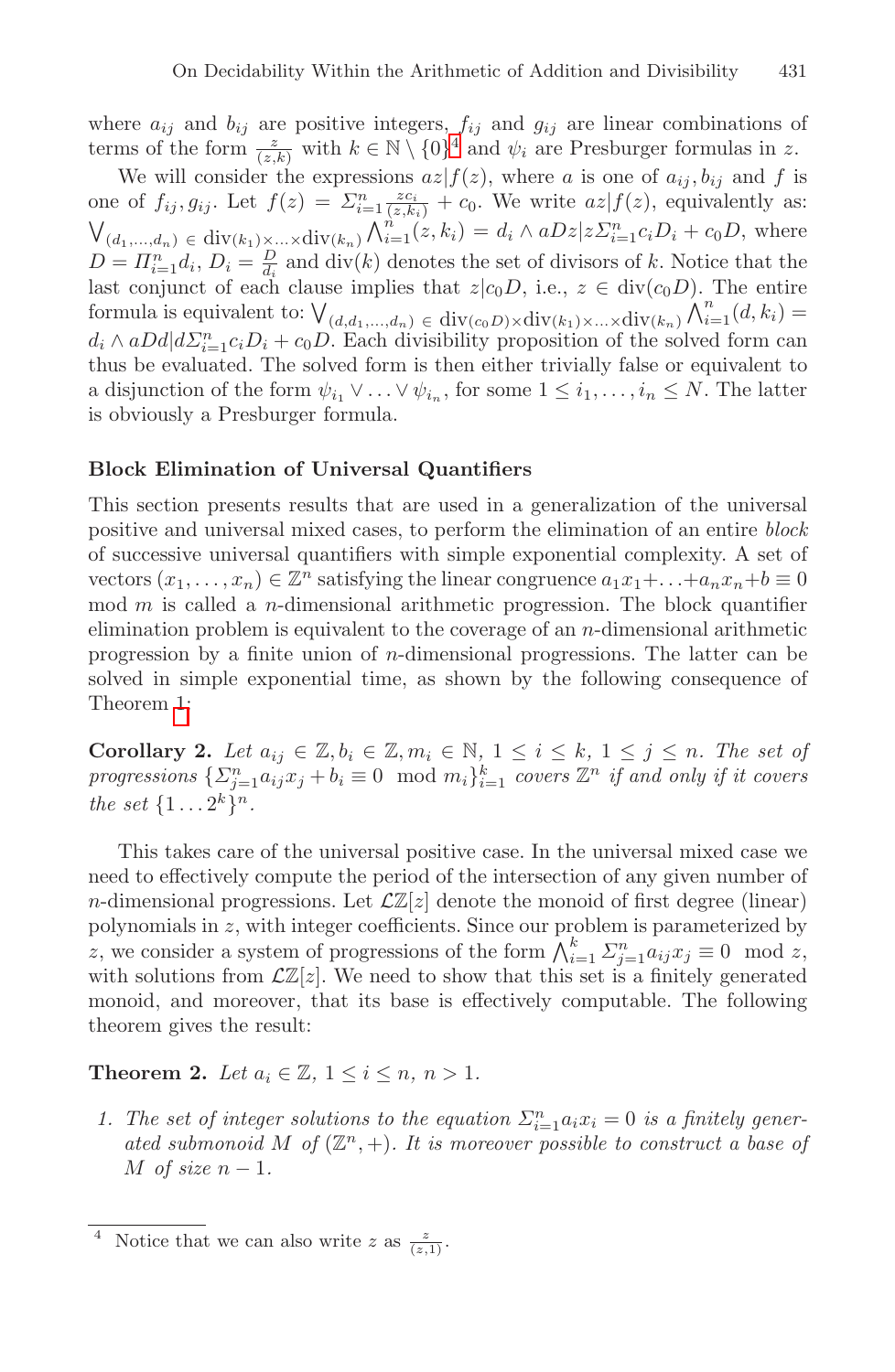2. The set of integer coefficient solutions to the congruence  $\sum_{i=1}^{n} a_i x_i \equiv 0$ mod z *is a finitely generated submonoid*  $M[z]$  *of*  $(\mathcal{L}\mathbb{Z}^n[z], +)$ *. It is moreover possible to construct a base of*  $M[z]$  *of the form*  $\{v_1, \ldots, v_{n-1}, zv_1, \ldots, zv_{n-1}, \ldots, zv_{n-1}\}$  $zv_n$ *}*, with  $v_1, \ldots, v_n \in \mathbb{Z}^n$ .

Theorem [2](#page-6-1) gives us the means to characterize the solution of a system of  $n$ dimensional progressions, parameterized by z. This is done inductively. Suppose that we have already computed a base  $\{v_1, \ldots, v_{n-1}, zv_1, \ldots, zv_{n-1}, zv_n\}$  for the system  $\bigwedge_{i=1}^{k-1} \sum_{j=1}^{n} a_{ij} x_j \equiv 0 \mod z$ , according to the second point of Theorem [2.](#page-6-1) We are now looking after a base generating the solutions to  $\bigwedge_{i=1}^{k} \sum_{j=1}^{n} a_{ij} x_j \equiv 0$ mod z. The solutions to the system are of the form  $x = \sum_{j=1}^{n-1} \alpha_j v_j + z \sum_{j=1}^n \beta_j v_j$ with  $\alpha_j, \beta_j \in \mathbb{Z}$ . Introducing those values into  $\sum_{i=1}^n a_{ki}x_i \equiv 0 \mod z$ , we obtain that  $\sum_{i=1}^n a_{ki} \left( \sum_{j=1}^{n-1} \alpha_j v_j^{(i)} + z \sum_{j=1}^n \beta_j v_j^{(i)} \right) \equiv 0 \mod z$  must be the case, where  $v^{(i)}$  denotes the *i*-th component of a vector v. This is furthermore equivalent to  $\sum_{i=1}^n a_{ki} \sum_{j=1}^{n-1} \alpha_j v_j^{(i)} \equiv 0 \mod z$ , or to the system with unknowns  $\alpha_j$ :  $\sum_{j=1}^{n-1} \left( \sum_{i=1}^n a_{ki} v_j^{(i)} \right) \alpha_j \equiv 0 \mod z$ . According to Theorem [2,](#page-6-1) the solutions of the latter system are generated by a base  $\{u_1,\ldots,u_{n-2}, zu_1,\ldots, zu_{n-1}\}.$  Thus the solutions of the original system  $\bigwedge_{i=1}^k \sum_{j=1}^n a_{ij}x_j \equiv 0 \mod z$  are of the form  $x = \sum_{l=1}^{n-2} \gamma_l \sum_{j=1}^{n-1} u_l^{(j)} v_j + z \sum_{l=1}^{n-1} \delta_l \sum_{j=1}^n u_l^{(j)} v_j$ , with  $\gamma_l, \delta_l \in \mathbb{Z}$ . The block quantifier elimination can be now performed along the same lines of the universal mixed case, discussed in the previous.

## Extending to the entire  $\mathcal{L}_{\vert}^{(1)}$

Let us now revisit the quantifier elimination procedure for the general case, where the divisibility propositions are of the form  $f(z)|g(x, z)$ , with f, g linear functions. The only two differences w.r.t. the case  $f(z) = z$  are encountered when applying the existential positive and the universal mixed cases.

In the existential positive case, subsequent to the application of the CRT, we need to simplify formulas of the following two forms, where  $a_i \in \mathbb{N}$  and  $f_i(z), f_i(z), h_{ij}(x, z), h_i(x, z)$  are arbitrary linear functions:

- 1.  $(f_i, f_j) | h_{ij}$ . We distinguish two cases:
	- if either  $f_i$  divides  $f_j$  or  $f_j$  divides  $f_i$  in terms of polynomial division, then  $(f_i, f_j) = f_i$  or  $(f_i, f_j) = f_j$ , respectively. Let us consider the first situation, the other one being symmetric. We obtain, equivalently,  $f_i|r$ , where r is the constant polynomial representing the remainder of  $h_{ij}$ divided by  $f_i$ . This can be expressed as a finite disjunction in Presburger arithmetic.
	- otherwise,  $(f_i, f_j)$  can be written equivalently as  $(g_{ij}, k)$  where  $g_{ij}$  is a linear function in z and  $k \in \mathbb{Z}$ , by applying Euclid's g.c.d. algorithm in the polynomial ring  $\mathbb{Z}[z]$ . We have reduced the problem to case 2.
- 2.  $(f_i, a_i) \mid h_i$  is equivalent to  $\bigvee_{0 \leq r < a_i} f_i \equiv r \mod a_i \wedge (r, a_i) \mid h_i$ .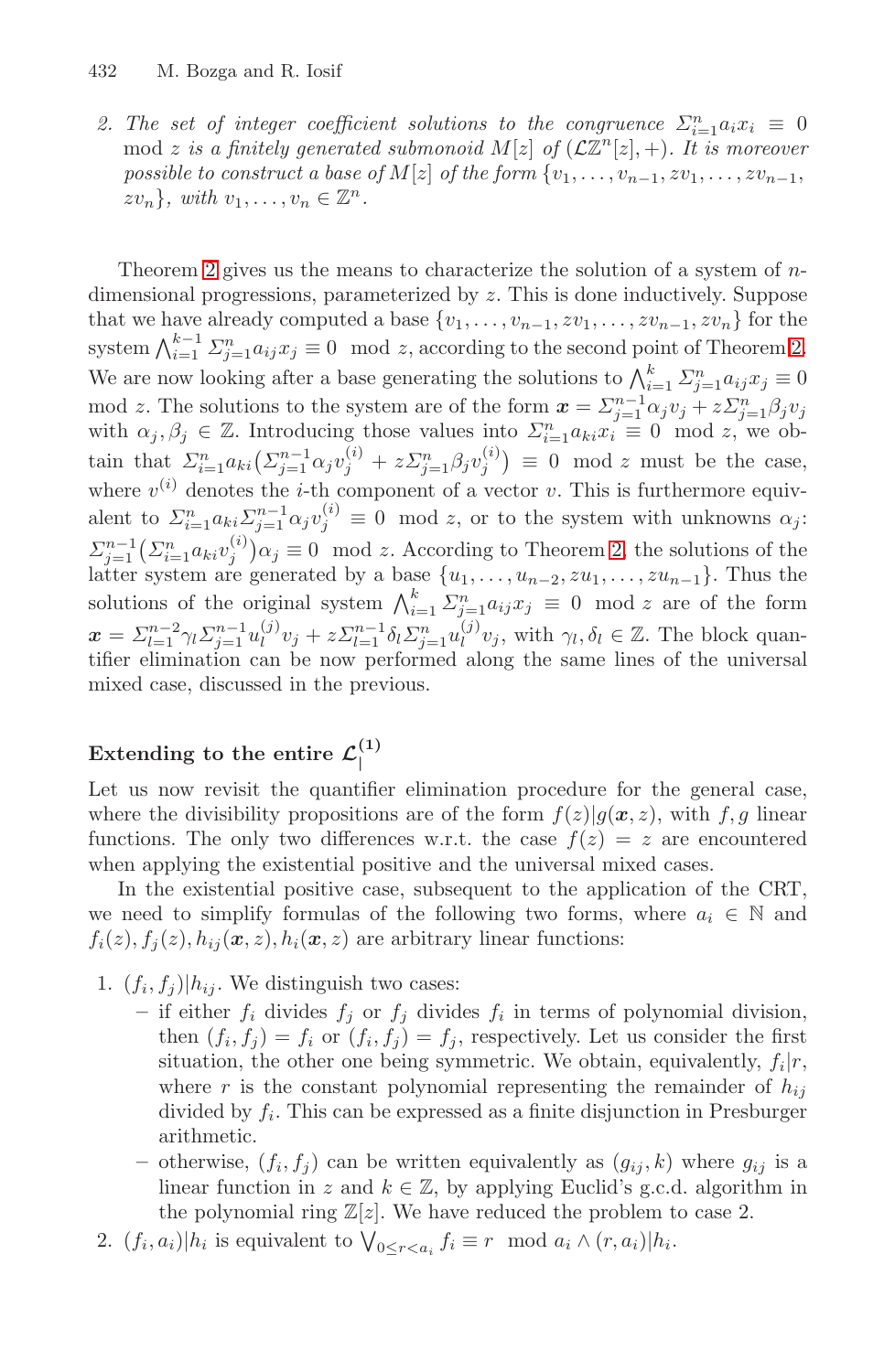In the universal mixed case, subsequent to the application of Erdös Conjecture, we obtain subterms of the form  $\pi = \left[\left\{\frac{h_j}{(h_j, a_j)}\right\}_{j=1}^R\right]$  $_{j=1}^R$  occurring within atomic propositions of the form  $h_i|a_i\pi + g_i$ , where  $h_i(z), h_j(z)$  and  $g_i(x, z)$  are linear functions. The first step is to substitute  $(h_j, a_j)$  for constants i.e.  $\pi =$  $\left[\left\{\frac{h_j}{d_i}\right\}_{j=1}^R\right]$  $\binom{R}{j=1}$ , for some  $d_j \in \text{div}(a_j)$ . The equivalent form is now  $\pi =$  $\left[\left\{D_j h_j\right\}_{j=1}^R\right]$  $\frac{y_{j,j=1}}{D}$  =  $\prod_{j=1}^R D_j h_j$  $\frac{H_{j=1}^2 D_j h_j}{D(\{D_j h_j\}_{j=1}^R)}$ , where  $D = H_{j=1}^R d_j$  and  $D_j = \frac{D}{d_j}$ . Now the denominator expression is the g.c.d. of a number of linear functions in  $z$ , and can be reduced either to a linear function or to a constant, chosen from a set of divisors, like in the existential positive case above. Hence  $\pi$  is a polynomial from  $\mathbb{Q}[z]$ , of degree at most R. Every atomic proposition involving  $\pi$  can be put in the form  $h(z)|p(z)$ , where  $h, p \in \mathbb{Z}[z]$  (just multiply both sides with the l.c.m of all denominators in  $\pi$ ). We consider the following two cases:

- **–** if z occurs in h with a non-zero coefficient, let r be the remainder of p divided by h, the degree of r being zero. Hence  $h(z)|r$ , which is written as a finite disjunction in Presburger arithmetic.
- otherwise, h is a constant  $c \in \mathbb{Z}$ . We have  $p(z) \equiv 0 \mod c$ , which is further equivalent to  $\bigvee_{r \in \{0,\dots,|c|-1\}} z \equiv r \mod c \land p(r) \equiv 0 \mod c$

*Example.* It is time to illustrate our method by means of an example. Let us find all positive integers z that satisfy the formula  $\forall x \forall y \ z | 12x + 4y \rightarrow z | 3x + 12y$ . To eliminate y we apply the universal mixed case and obtain:

$$
\forall x \left[ \neg \exists y \ z | 12x + 4y \lor \exists y \ z | 12x + 4y \land z | 3x + 12y \land z | 3x + 12(y + \frac{z}{(z, 4)}) \right]
$$

By an application of the CRT,  $\exists y z|12x + 4y$  is equivalent to  $(z, 4)|12x$  which is trivially true, since  $(z, 4)|4$  and  $4|12x$ . Moreover, if  $z|3x+12y$ , then  $z|3x+12y+$  $12\frac{z}{(z,4)}$  is equivalent to  $z\left|12\frac{z}{(z,4)}\right|$ , which is also trivially true. Hence, the formula can be simplified down to:  $\forall x \exists y \ z | 12x + 4y \wedge z | 3x + 12y$  By an application of the CRT we obtain:  $\forall x \ z|33x \wedge (z, 4)|12x \wedge (z, 12)|3x$  which, after trivial simplifications, is equivalent to  $z|33 \wedge (z, 12)|3$ , leading to  $z \in \{1, 3, 11, 33\}$ .  $\Box$ 

**Complexity Assessment.** The quantifier elimination has non-elementary worst case complexity. Let  $\varphi$  be any formula of  $\mathcal{L}^{(1)}_1$ . Since the elimination of an existential quantifier in the positive case can be done in time  $|\varphi|^2$ , and the elimination of any block of *n* universal quantifiers in time  $2^{n|\varphi|}$ , the only reason for non-elementary blow-up lies within the alternation of existential and universal quantifiers. Even in the positive case, alternation of quantifiers causes a formula to be translated from disjunctive to conjunctive normal form or viceversa, this fact alone introducing an exponential blow-up. However it is clear that the alternation-free subset of  $\mathcal{L}^{(1)}_$  can be dealt with in at most simple exponential

time. the whole decision procedure takes at most  $2^{m_2...2^{m|\varphi|}}\}$ <sup>2*d*</sup> time, where *d* is the alternation depth of  $\varphi$  and m the maximum size of an alternation-free quantifier block.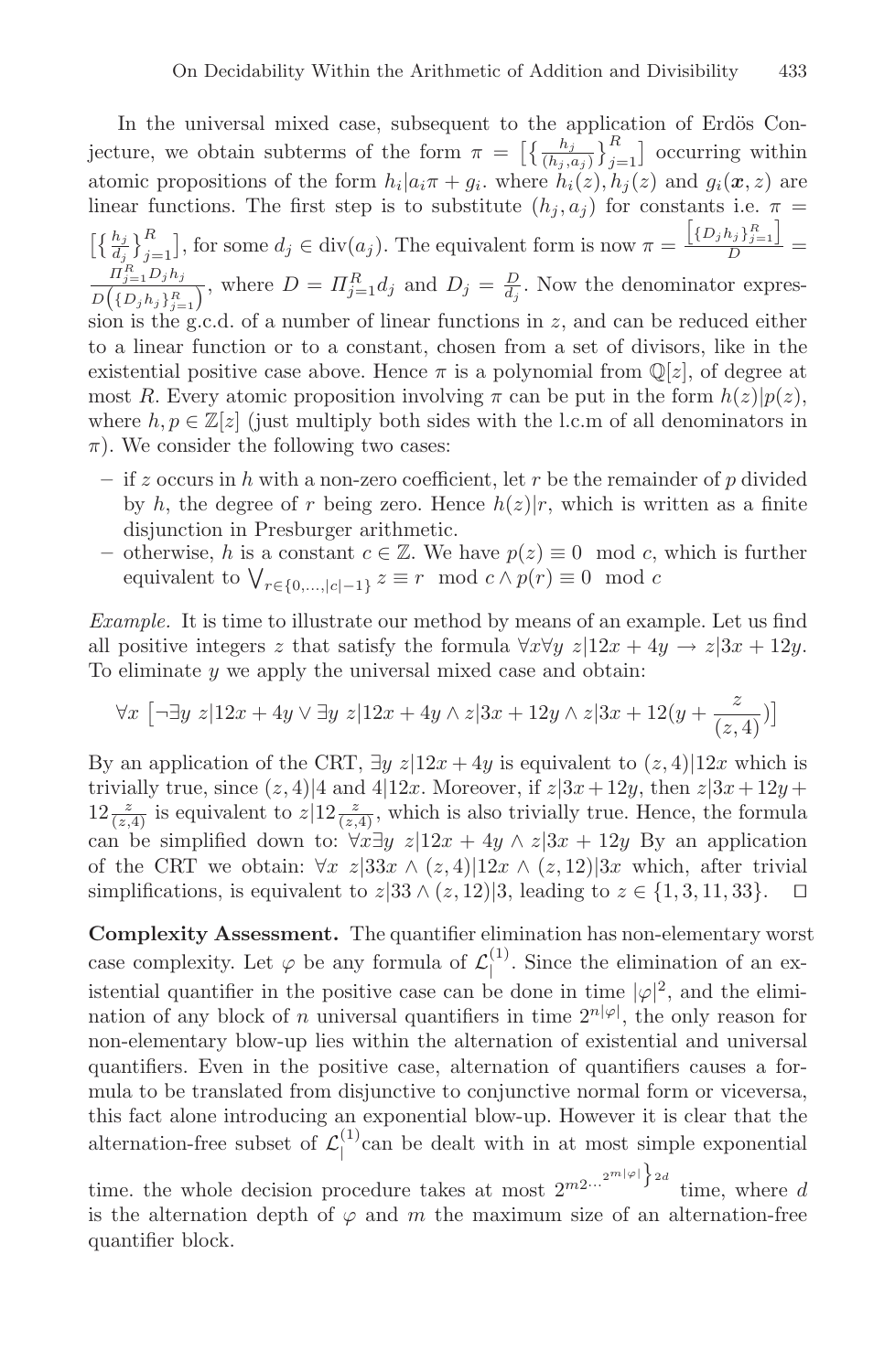# **4** Decidability of  $\exists \mathcal{L}^{(*)+}_1$

After performing the preliminary substitution of variables  $x_i$  that occur together with some  $z_j$  in a linear constraint, we reduce a formula of the  $\exists \mathcal{L}_{\vert}^{(*)}$ class to the following form:

$$
\exists z_1 \ldots \exists z_n Q_1 x_1 \ldots Q_m x_m \bigvee_{i=1}^N \Big(\bigwedge_{j=1}^{M_i} f_{ij}(\boldsymbol{z}) | g_{ij}(\boldsymbol{x},\boldsymbol{z}) \wedge \bigwedge_{j=1}^{P_i} f'_{ij}(\boldsymbol{z}) \big| g'_{ij}(\boldsymbol{x},\boldsymbol{z}) \wedge \varphi_i(\boldsymbol{z}) \Big)
$$

where  $f_{ij}, g_{ij}, f'_{ij}, g'_{ij}$  are all linear functions. In this section we reduce an arbitrary *positive*  $\exists \mathcal{L}_{\vert}^{(*)}$  formula to an existentially quantified formula of  $\langle \mathbb{N}, +, \vert, 0, 1 \rangle$ . In other words, we suppose that  $P_i = 0$ , for all  $1 \leq i \leq n$ .

We are going to apply essentially the same quantifier elimination method from Section [3](#page-3-3) and analyze its outcome in case of multiple variables of type z<sub>i</sub>. Let us have a look first at the existential case i.e.,  $Q_m \equiv \exists$ . Application of the CRT to eliminate  $x_m$  yields atomic propositions of the form  $(f_1, f_2)|g_{12}$ , where  $g_{12}(x, z)$  is a linear function. On the other hand, in the universal case  $(Q_m \equiv \forall)$  we just substitute  $x_m$  by a constant quantified over a finite range  $\{1,\ldots,2^{M_i}\}\)$  for some  $1\leq i\leq N$ . Since negation does not involve divisibility propositions, the universal mixed case does not apply. The solved form is, in this case:  $\bigvee_{i=1}^N \bigwedge_{j=1}^{M_i} (\{f_k(z)\}_{k=1}^{P_{ij}})|h_{ij}(z) \wedge \psi_i(z)$ , where  $f_k$  and  $h_{ij}$  are linear functions over z. Since the g.c.d. operator is left-right associative, we can apply CRT and write each divisibility proposition  $(f_1, \ldots, f_p)$  in the equivalent form: ∃y<sub>1</sub> ... ∃y<sub>P-1</sub>  $f_1|y_1 - h \wedge \bigwedge_{i=2}^{P-1} f_i|y_i - y_{i-1} \wedge f_P|y_{P-1}$ . Since  $z_1, \ldots, z_n$ occur existentially quantified, we have obtained that  $\exists \mathcal{L}^{(*)+}_{\vert}$  can be reduced to  $\langle \mathbb{N}, +, |, 0, 1 \rangle^{\exists}$ , hence it is decidable<sup>[5](#page-9-0)</sup>. The worst-case complexity bound for the quantifier elimination is, as in the case for  $\mathcal{L}^{(1)}_|$ , non-elementary. According to [\[11\]](#page-14-2), the decision complexity for the underlying theory is bounded by  $2^{(N+1)^{8N^3}}$ ,

where N is the maximum between  $|\varphi|$  and the maximum absolute value of the coefficients in  $\varphi^6$  $\varphi^6$ .

To show the undecidability of the  $\exists \mathcal{L}_{\vert}^{(*)}$  fragment with negation, we define the existential subset of the  $\langle \mathbb{N}, +, [ \cdot, 0, 1 \rangle$  theory into it. This is done using the classical definition of the l.c.m. relation  $[x, y] = z$  [\[14\]](#page-14-0):  $\forall t \; x | t \wedge y | t \leftrightarrow z | t$ . To show undecidability of the latter, we use that, for  $x \neq 0$ ,  $x^2 = y \leftrightarrow y + x = [x, x + 1]$ to define the perfect square relation<sup>[7](#page-9-2)</sup>, and  $(x + y)^2 - (x - y)^2 = 4xy$  to define multiplication. The rest is an application of the undecidability of Hilbert's Tenth Problem [\[12\]](#page-14-6).

<span id="page-9-0"></span><sup>&</sup>lt;sup>5</sup> When interpreting  $\exists \mathcal{L}_{\vert}^{(*)}$  over  $\mathbb{Z}$  we assume the  $\leq$  relation, since the decidability proof from [\[11\]](#page-14-2) uses orderings of variables.

<span id="page-9-1"></span> $6$  Actually this expression is the result of some simplifications, the original expression being rather intricate.

<span id="page-9-2"></span><sup>&</sup>lt;sup>7</sup> If we interpret over  $\mathbb{Z}$ , we use  $-y-x=[x, x+1]$  for negative x.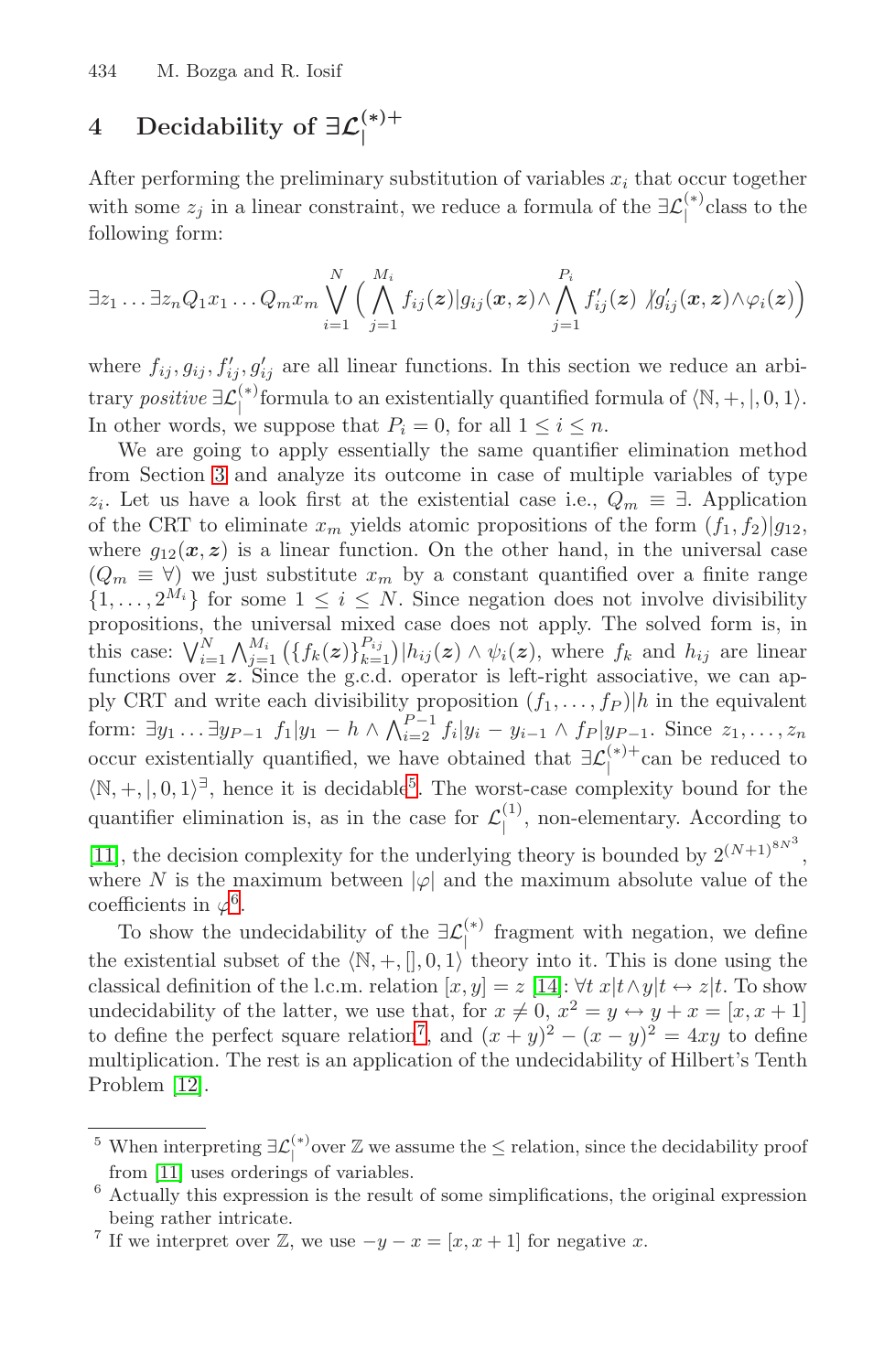## **5 Application to the Verification of Programs with Lists**

The results in this paper are used to solve a decision problem related to the verification of programs that manipulate dynamic memory structures, specified by recursive data types. Examples include lists, trees, and, in general, graphs. We are interested in establishing *shape invariants* such as e.g. absence of cycles and data sharing, but also by *quantitative properties* involving lengths of paths within the heap of a program. For instance, consider a list reversal program that works by keeping two disjoint lists and moving pointers successively from one list to another. A shape invariant of this program is that, given a non-cyclic list as input, the two lists are always disjoint. A quantitative invariant is that the sum of their lengths must equal the length of the input list.

In order to express shape and quantitative properties of the dynamic memory of programs performing selector updating operations, we have defined a specification logic called *alias logic with counters* [\[5\]](#page-14-10). Formulas in this logic are interpreted over finite directed graphs with edges labeled with symbols from a finite alphabet  $\Sigma$ . Formally such a graph is a triple  $G = \langle N, V, E \rangle$ , where N is the set of nodes,  $E: N \times \Sigma \to N$  is the *deterministic* edge relation,  $V \subseteq N$  is a designated set of nodes called *variables* on which the requirement is that for no  $n \in N, \sigma \in \Sigma$ :  $E(n, \sigma) \in V$ . In other words, the graph is *rooted* on V. A *path* in the graph is a finite sequence  $\pi = v\sigma_1\sigma_2\ldots \in V\Sigma^*$ . Since the graph is deterministic, every path may lead to at most one node. Let  $\hat{\pi}$  denote this node, if defined. We say that two paths  $\pi_1$  and  $\pi_2$  are *aliased* if  $\widehat{\pi_1}, \widehat{\pi_2}$  are defined and  $\widehat{\pi_1} = \widehat{\pi_2}$ . A *quantitative path* is a sequence  $\pi(\boldsymbol{x}) = v \sigma_1^{f_1} \sigma_2^{f_2} \dots$ , where  $\boldsymbol{x}$  is a finite set of variables, interpreted over  $\mathbb N$ , and  $f_1, f_2, \ldots$  are linear functions on *x*. Given an interpretation of variables  $\iota : \mathbf{x} \to \mathbb{N}$ , the interpretation of a quantitative path  $\pi$ , denoted as  $\iota(\pi)$ , is the result of evaluating the functions  $f_1, f_2, \ldots$ and replacing each occurrence of  $\sigma^k$  by the word  $\sigma \dots \sigma$ , repeated k times.

The logic of *aliases with counters* is the first-order additive arithmetic of natural numbers, to which we add alias propositions of the form  $\pi_1(\boldsymbol{x}) \Diamond \pi_2(\boldsymbol{x})$ . Given an interpretation of variables, an alias proposition  $\pi_1 \Diamond \pi_2$  holds in a graph if the interpretations of the quantified paths involved are defined and they "meet" in the same node:  $\widehat{\iota(\pi_1)} = \widehat{\iota(\pi_2)}$ . The satisfaction of a closed formula  $\varphi$  on a graph G, denoted as  $G \models \varphi$ , is defined recursively on the syntax of  $\varphi$ , as usual.

We have studied the satisfiability problem for this logic and found that it is undecidable on unrestricted graph and dag models, and decidable on tree models. For details, the interested reader is pointed to [\[5\]](#page-14-10). The problem in case of simply linked lists is surprisingly more difficult than for trees, due to the presence of loops. However, we can show decidability now, with the aid of the positive fragment of the theory  $\exists \mathcal{L}_{\vert}^{(*)}$ .

Since all memory structures considered are lists, we can assume that they are implemented using only one selector field. In other words, the label alphabet can be assumed to be a singleton  $\Sigma = {\sigma}$ . Hence we can write each quantitative path in the normal form  $v\sigma^f$ , with f a linear function over x. Consequently, from now on we will only consider alias propositions of the form  $u\sigma^f \Diamond v\sigma^g$ .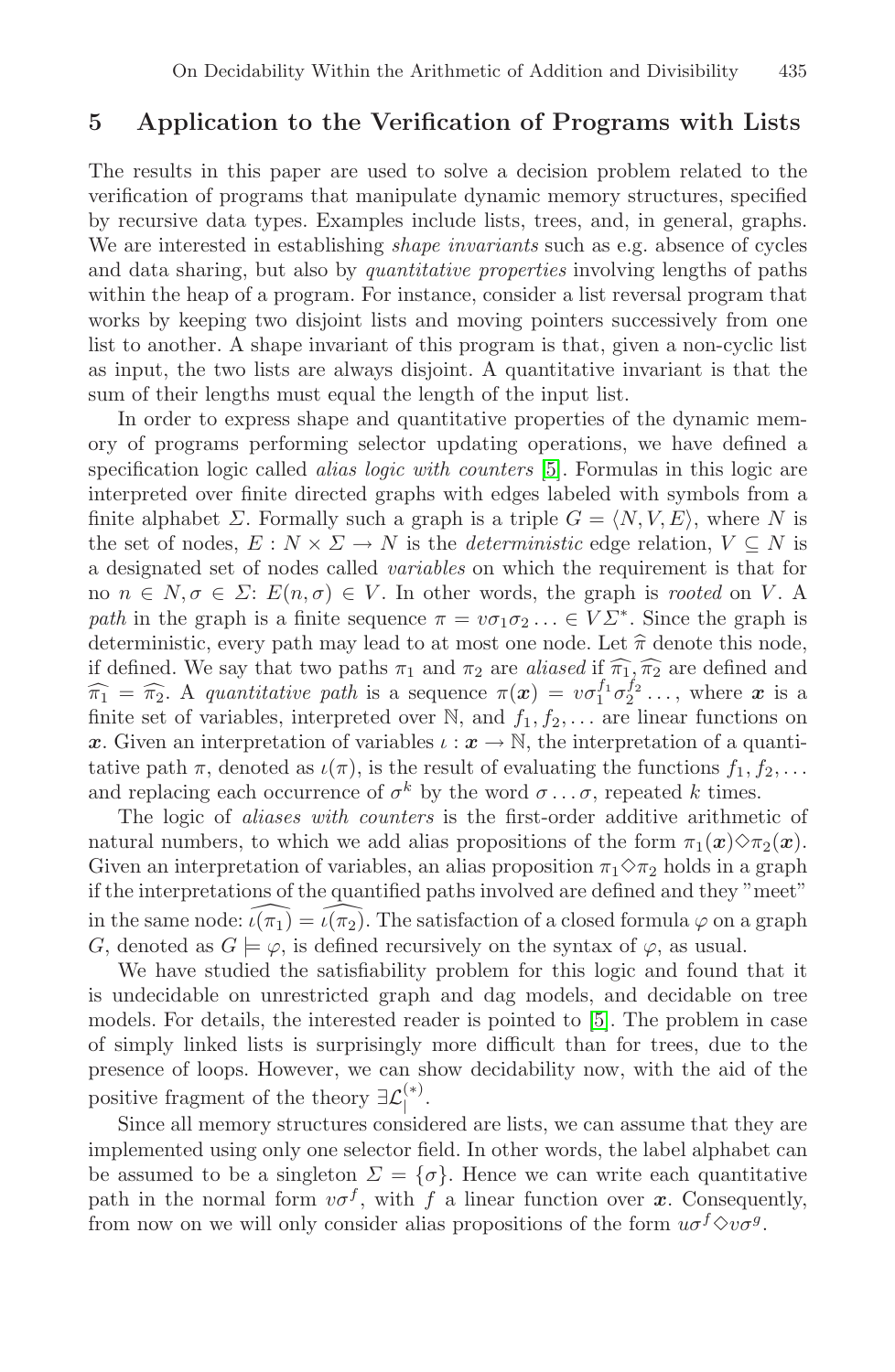To decide whether a closed formula  $\varphi$  in alias logic with counters has a model, we use a notion of *parametric graph*  $G(z)$  over a set of variables z, which is an abstraction of an infinite class of graphs. A formal definition of a parametric graph is given in the next section. The important point is that, in the case of lists with one selector, the total number of parametric graphs is finite. In fact, this number depends only on the number of program variables. Hence, the satisfiability problem is reduced to deciding whether there exists  $z_1, \ldots, z_n$  such that  $G(z) \models \varphi$ . To solve the latter problem, we shall derive an open formula  $\Psi_{G,\varphi}(z)$  in the language of  $\mathcal{L}^{(*)}_|$ , such that, for all interpretations  $\iota : z \to \mathbb{N}$ ,  $\Psi_{G,\varphi}(\iota(z))$  holds if and only if  $G(\iota(z)) \models \varphi$ . The formula  $\varphi$  is then satisfiable, if and only if there exists a parametric graph G such that  $\exists z_1, \ldots \exists z_n \Psi_{G,\varphi}$  is satisfiable. Moreover, as it will be pointed out,  $\Psi_{G,\varphi}$  is positive and the only variables occurring on the left of the divisibility are *z*. Hence the latter condition is decidable. The following discussion is meant only as a proof of decidability for alias logic with counters in the case  $\Sigma = {\sigma}$ , the algorithmic effectiveness of the decision procedure being left out of the scope of this paper.

### **A Parametric Model Checking Problem**

A parametric graph over a set of variables z is a graph  $G = \langle N, V, E \rangle$ , the only difference w.r.t. the previous definition being the edge alphabet, which is taken to be  $\Sigma \times z$ , instead of  $\Sigma$ . In other words, each edge is of the form  $n \stackrel{\sigma, z}{\longrightarrow} m$ . We assume that each edge is labeled with a different variable from  $z$ , and thus  $||E|| =$ ||*z*||. Given an interpretation of variables  $\iota : z \to \mathbb{N}$ , we define the interpretation of an edge to be the sequence of edges  $n = n_1 \stackrel{\sigma}{\longrightarrow} n_2 \stackrel{\sigma}{\longrightarrow} \dots n_k = m$  of length  $k = \iota(z)$ , with no branching along the way. The interpretation of a graph is the graph obtained by replacing each edge with its interpretation. As a convention, the values of  $z$  are assumed to be strictly greater than one. The reason is that, allowing zero length paths in the graph might contradict with the requirement that the graph is deterministic. A parametric graph is said to be in *normal form* if and only if:

- there are no two adjacent edges labeled with the same symbol e.g.,  $m \stackrel{\sigma, z_1}{\rightarrow}$  $n \stackrel{\sigma, z_2}{\rightarrow} p$ , such that either the indegree or the outdegree of their common node  $(n)$  is greater than one.
- **–** each node in the graph is reachable from a root node in V .

Notice that each parametric graph can be put in normal form by replacing any pair of edges violating this condition by a single edge labeled with the same symbol. The interested reader may also consult [\[3\]](#page-14-14) for a notion very similar to the parametric graph.

In the rest of this section we shall consider the case  $\Sigma = {\sigma}$ . For any given set V of program variables, the number of parametric graphs  $\langle N, V, E \rangle$  in normal form, is finite. This fact occurs as consequence of the following lemma:

**Lemma 1.** Let  $G = \langle N, V, E \rangle$  be a parametric graph over a singleton alphabet, *in normal form. Then*  $||N|| \leq 2||V||$ *.*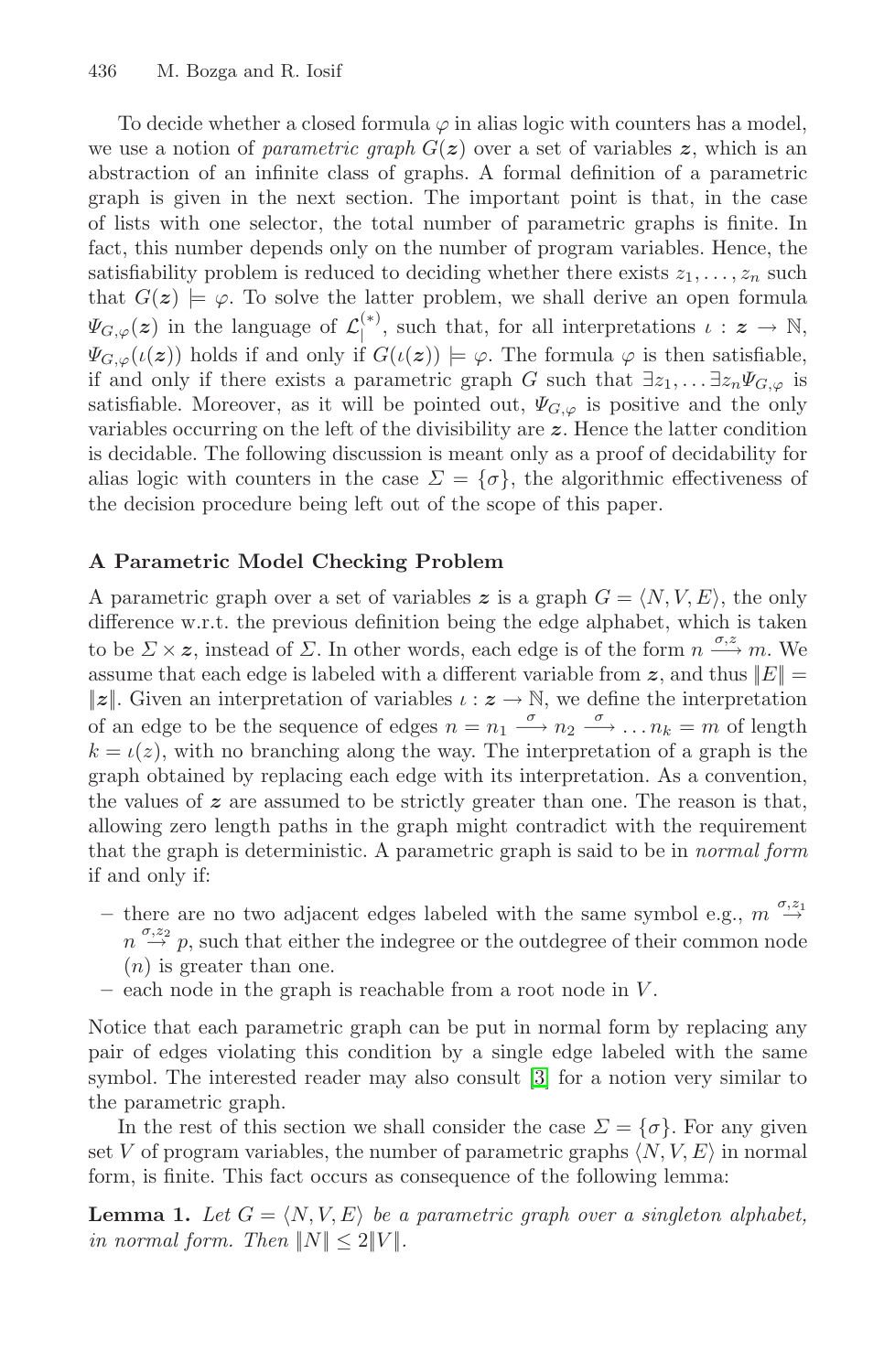Given a parametric graph and a closed formula in alias logic, we are interested in finding an open formula  $\Psi_{G,\varphi}(z)$  that encodes  $G(z) \models \varphi$ , for all possible interpretations of *z*. We will define  $\Psi_{G,\varphi}$  inductively on the structure of  $\varphi$ , by first defining characteristic formulas for the alias literals (alias propositions and negations of alias propositions). Intuitively,  $\pi_1 \Diamond \pi_2$  holds on  $G(z) = \langle N, V, s \rangle$  if and only if the paths  $\pi_1$  and  $\pi_2$  meet either in an "explicit" node  $n \in N$  or in a node that does not occur in  $N$  but is "abstracted" within a parametric edge. For the latter case, we need some notation. Given an interpretation  $\iota$  of variables  $\boldsymbol{z} \cup \{y\}$ , let  $d(n, y)$  denote the node situated at distance  $\iota(y)$  from n in the (non-parametric) graph  $G(\iota(z))$ . With this notation, Figure [1](#page-12-0) defines the characteristic formulas  $\Psi_{G,l}$ , for alias literals l.

$$
G \models \pi_1 \Diamond \pi_2 : \bigvee_{n \in N} \widehat{\pi_1} = n \land \widehat{\pi_2} = n \lor \exists y \bigvee_{n \stackrel{s}{\rightarrow} m} \widehat{\pi_1} = d(n, y) \land \widehat{\pi_2} = d(n, y) \land y < z
$$
\n
$$
G \not\models \pi_1 \Diamond \pi_2 : \exists y_1 \exists y_2 \bigvee_{n_1 \stackrel{s_1}{\rightarrow} m_1} \widehat{\pi_1} = d(n_1, y_1) \land \widehat{\pi_2} = d(n_2, y_2) \land y_1 < z_1 \land y_2 < z_2
$$
\n
$$
n_1 \stackrel{s_1}{\rightarrow} m_1
$$
\n
$$
n_2 \stackrel{s_2}{\rightarrow} m_2
$$
\n
$$
\lor \bigvee_{n \stackrel{s}{\rightarrow} m} \widehat{\pi_1} = d(n, y_1) \land \widehat{\pi_2} = d(n, y_2) \land y_1 < z \land y_2 < z \land y_1 \neq y_2
$$
\n
$$
n \stackrel{s}{\rightarrow} m
$$

### <span id="page-12-0"></span>**Fig. 1**

Since both positive and negative literals can be encoded as positive boolean combinations of equalities of the form  $\hat{\pi} = d(n, y)^8$  $\hat{\pi} = d(n, y)^8$ , it is sufficient to show how such an equality can be defined as a positive formula of  $\mathcal{L}_{\vert}^{(*)}$  with the only variables occurring on the left of divisibility being the ones in  $\boldsymbol{z}$ . Let  $\pi = v\sigma^{f(\boldsymbol{x})}$  be a quantitative path. There are three possibilities:

- 1. if there is no path in G from v to n, then  $\hat{\pi} = d(n, y)$  is false.
- 2. if there is an acyclic path  $v \stackrel{z_1}{\rightarrow} n_1 \stackrel{z_2}{\rightarrow} \ldots n_{k-1} \stackrel{z_k}{\rightarrow} n$  in G, then  $\hat{\pi} = d(n, y)$  is equivalent to  $f(\boldsymbol{x}) = \sum_{i=1}^{k} z_i + y$ .
- 3. otherwise, there is a cyclic path  $v \stackrel{z_1}{\rightarrow} \ldots n_{k-1} \stackrel{z_k}{\rightarrow} n_k = n \stackrel{z_{k+1}}{\rightarrow} n_{k+1} \ldots n_{l-1} \stackrel{z_l}{\rightarrow}$  $n_l = n$  in G, and for all  $1 \leq i < l$ ,  $i \neq k$  we have  $n_i \neq n$ . Then  $\hat{\pi} = d(n, y)$  is equivalent to  $f(\mathbf{x}) \ge \sum_{i=1}^k z_i + y \wedge \sum_{i=k+1}^l z_i | f(\mathbf{x}) - \sum_{i=1}^k z_i - y$ , for the  $v \stackrel{f}{\rightarrow}$ path may iterate through the  $n_k, n_{k+1}, \ldots, n_l$  loop multiple times.

*Example.* The encoding of a query of the form  $G(z) \models \pi(x) = n$  as a formula of  $\mathcal{L}_{\vert}^{(*)}$  is better understood by means of an example. Figure [2](#page-13-0) shows a parametric graph and three sample queries with their equivalent encodings.  $\square$ 

<span id="page-12-1"></span> $\overline{\hat{\pi} = n \text{ is } \hat{\pi}} = d(n, 0).$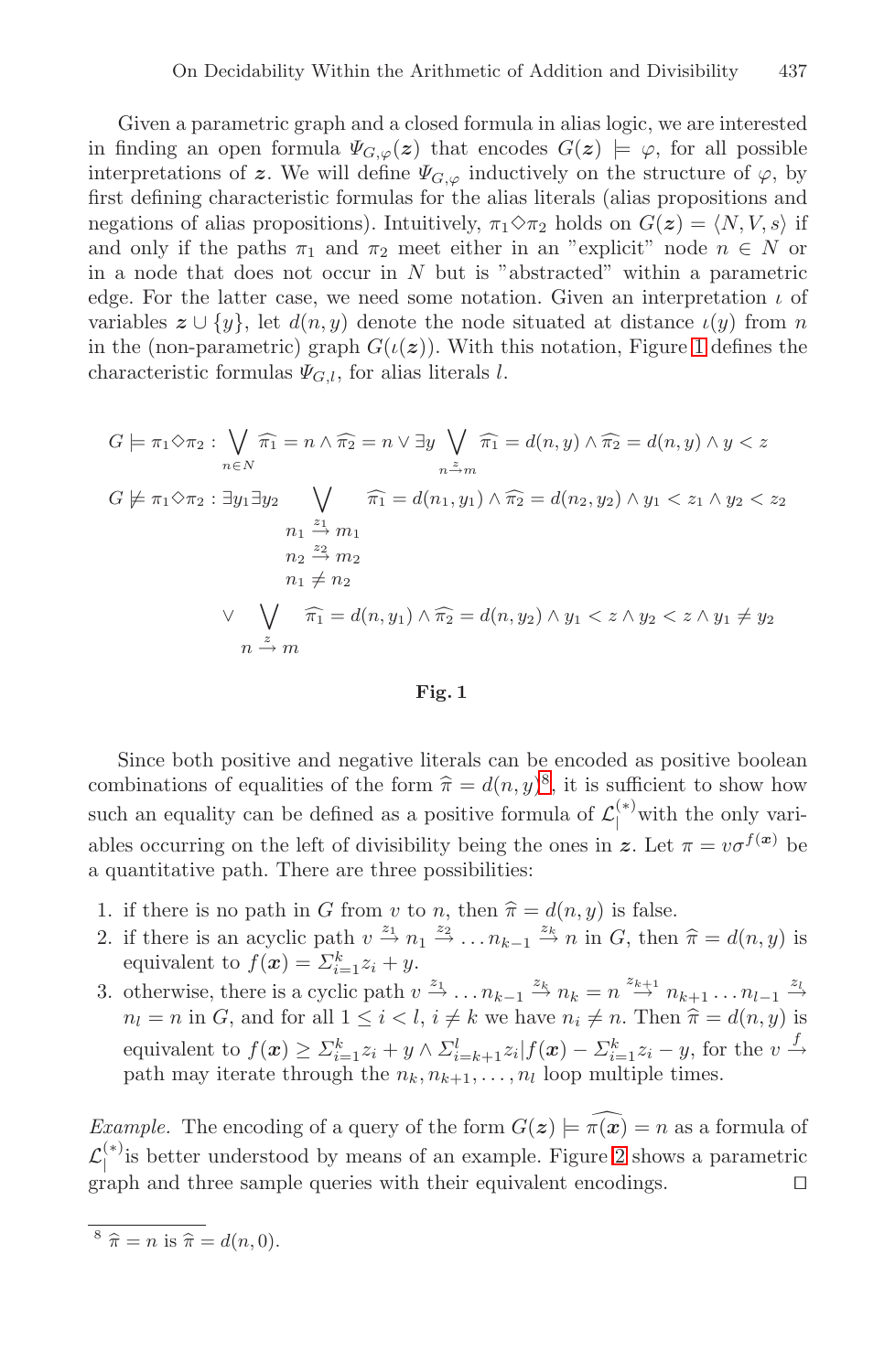

<span id="page-13-0"></span>**Theorem 3.** *If*  $|\Sigma| = 1$ , then the satisfiability problem for the logic of aliases with counters *is decidable.*

### **6 Conclusion**

We studied the decision problem for fragments of the arithme[tic](#page-14-0) of addition and divisibility. It is known th[at t](#page-14-2)he entire theory is undecidable [14], while its existential subset is decidable [11]. In defining our fragment we take in consideration on which side of the divisibility sign | do variables occur. Our main result is the decidability of the fragment of the form  $QzQ_1x_1 \ldots Q_nx_n\varphi$  where the only divisibility propositions are of the form  $f(z)|g(x, z)$ . For this fragment we show the existence of a quantifier elimination procedure. We apply the same procedure to formulas of the form  $\exists z_1,\ldots,\exists z_n Q_1x_1,\ldots,Q_mx_m\varphi$  where the only divisibility propositions are of the form  $f(z)|g(x, z)$ . Here we show decidability of the positive form i.e., in which no divisibility propositions occur negated. Moreover, the full fragment of this form is shown to be undecidable. We have applied the decidability results to a problem concerning the verification of programs with mutable data structures. Having introduced a specification logic for expressing shape and quantitative properties of recursive data structures, we show that this logic is decidable on list models, by reduction to first-order formulas using addition and divisibility.

Further directions of work concern, on one hand, algorithmic aspects of the decision problem, and namely, efficient implementations of the method. On the other hand, we are investigating the possibility of applying this theory to the problem of computing loop invariants of integer [co](#page-14-15)unter automata. This problem has been explored using Presburger arithmetic [8], and extending the results by means of theories with divisibility seems to be a promising approach.

**Acknowledgments.** The authors are greatly indebted to their colleagues Yassine Lakhnech, Laurent Mazaré and Romain Janvier for the interesting discussions and enlightening suggestions concerning this paper.